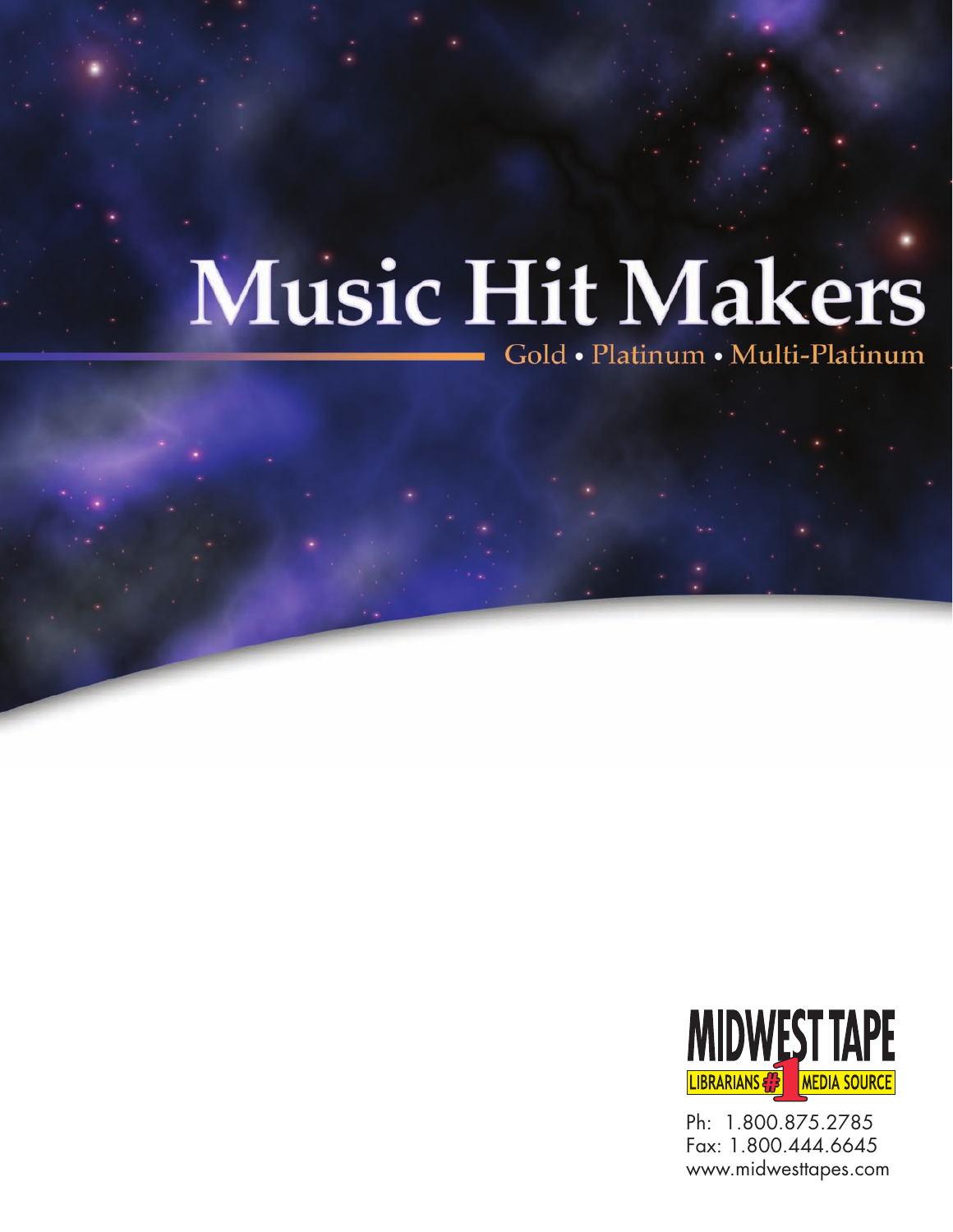#### Gold

Adam Lambert Adele Alice in Chains Aly & AJ Amy Grant Anthony Hamilton Ashley Tisdale Audioslave Barbra Streisand Birdman Blake Shelton Bo Bice Boys Like Girls Brand New Breaking Benjamin Bun B Busta Rhymes Carlos Santana Carole King Cherish Chickenfoot Chingy Chris Botti Chris Tomlin Clay Aiken Common D4L Daddy Yankee Damian (Jr. Gong) Marley Daniel Powter Dashboard Confessional Dave Matthews David Archuleta David Phelps Death Cab for Cutie Dem Franchize Boyz Diana Krall Diddy Don Omar Donell Jones Duffy E-40 Elliott Yamin Elton John Eric Clapton

Fabolous Fantasia Finger Eleven Fiona Apple Flyleaf Foo Fighters Franz Ferdinand Gary Allan Glen Hansard Godsmack Gym Class Heroes Hank Williams Jr. Heather Headley Heaven and Hell Hilary Duff Him Hollywood Undead Hoobastank Ice Cube Incubus India.Arie J. Holiday J. J. Cale Jaheim James Taylor Jamey Johnson Jennifer Hudson Jeremy Camp Jessica Simpson Jill Scott Jimmy Buffett John Fogerty JoJo Joss Stone Juanita Bynum, Ph.D. Juvenile Kellie Pickler Kenny Rogers Keri Hilson Killswitch Engage Lifehouse Lily Allen Lindsay Lohan Lionel Richie LL Cool J

Lloyd Luke Bryan Luny Tunes Lupe Fiasco Mana Marketa Irglova Marvin Sapp Matchbox Twenty Matisyahu Meat Loaf MercyMe MGMT Michael McDonald Monica Muse Musiq Nas Natasha Bedingfield Neil Diamond Neil Young Nelly Nick Lachey O.A.R. **Omarion** OneRepublic Ozzy Osbourne Paul McCartney Pearl Jam Phish Phoenix Pimp C The Plain White T's Plies Point of Grace Poison Pretty Ricky Prince Radiohead RBD The Red Jumpsuit Apparatus Redman Regina Spektor Rick Ross Rise Against Rush

Sandra Boynton Santana Sara Bareilles Saving Abel Sean Kingston Seether Selah Selena Gomez The Shins Skillet Smashing Pumpkins Smokie Norful Snoop Dogg Snow Patrol Stevie Wonder Sting Stone Sour Taking Back Sunday The-Dream Theory of a Deadman Third Day TobyMac T-Pain Train Trans-Siberian Orchestra The Traveling Wilburys Trey Songz Underoath Vampire Weekend Van Zant Vanessa Anne Hudgens Vicente Fernandez Weird Al Yankovic The White Stripes Wisin & Yandel Wolfmother The Wreckers Yellowcard Young Money Yung Joc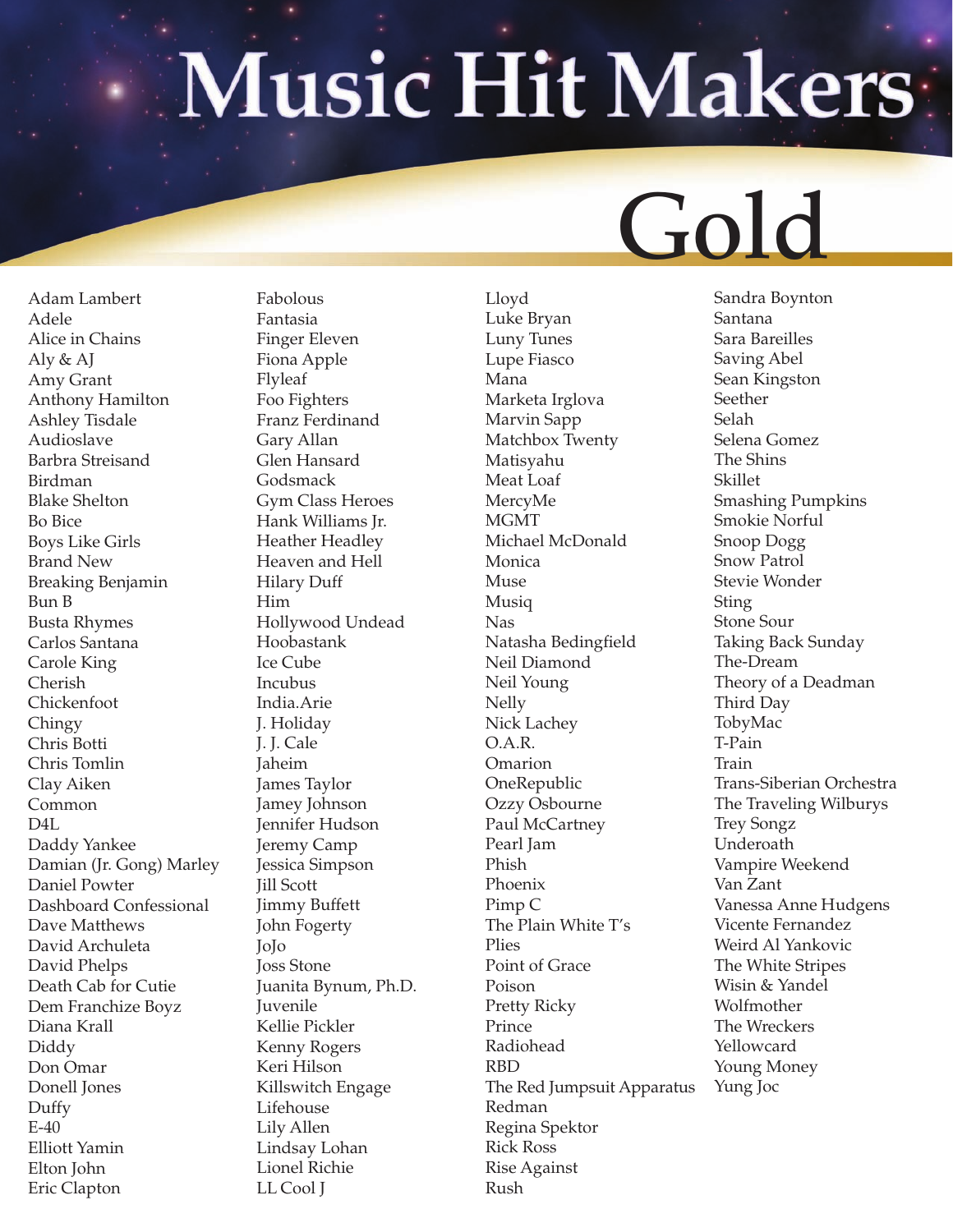#### Platinum

30 Seconds to Mars AFI Alan Jackson Alison Krauss Ashlee Simpson Avenged Sevenfold Barry Manilow The Beatles Big & Rich Billy Currington Blue October Bob Dylan Bob Seger Bon Jovi Bone Thugs-N-Harmony Bow Wow Brad Paisley Britney Spears Brooks & Dunn Bruce Springsteen Buckcherry Casting Crowns Celtic Woman Chamillionaire The Cheetah Girls Ciara Corinne Bailey Rae Dane Cook Danity Kane Darius Rucker Dave Matthews Band David Cook Def Leppard Dierks Bentley Disturbed Drake Enya Frankie J

Gnarls Barkley Il Divo Janet Jackson Jason Aldean Jason Mraz Joe Nichols John Legend Jonas Brothers Jordin Sparks Journey Katy Perry Ke\$Ha Keyshia Cole The Killers Kings of Leon Kirk Franklin Korn KT Tunstall Leona Lewis LeToya Little Big Town Ludacris Lyfe Jennings Madonna Mannheim Steamroller Maxwell Miranda Lambert My Chemical Romance Nelly Furtado Ne-Yo The Notorious B. I. G. Owl City Panic at the Disco Pantera Paramore Pink Pussycat Dolls R. Kelly

Ray Charles Ricky Martin Robert Plant Roberta Flack Robin Thicke Rodney Atkins Sade Sarah McLachlan Sean Paul Shakira Sheryl Crow Shinedown Slipknot Soundgarden **Staind** Taylor Hicks Three 6 Mafia Three Days Grace Timbaland Tom Petty Tony Bennett Tool  $U<sub>2</sub>$ Usher Vince Gill Whitney Houston Young Jeezy